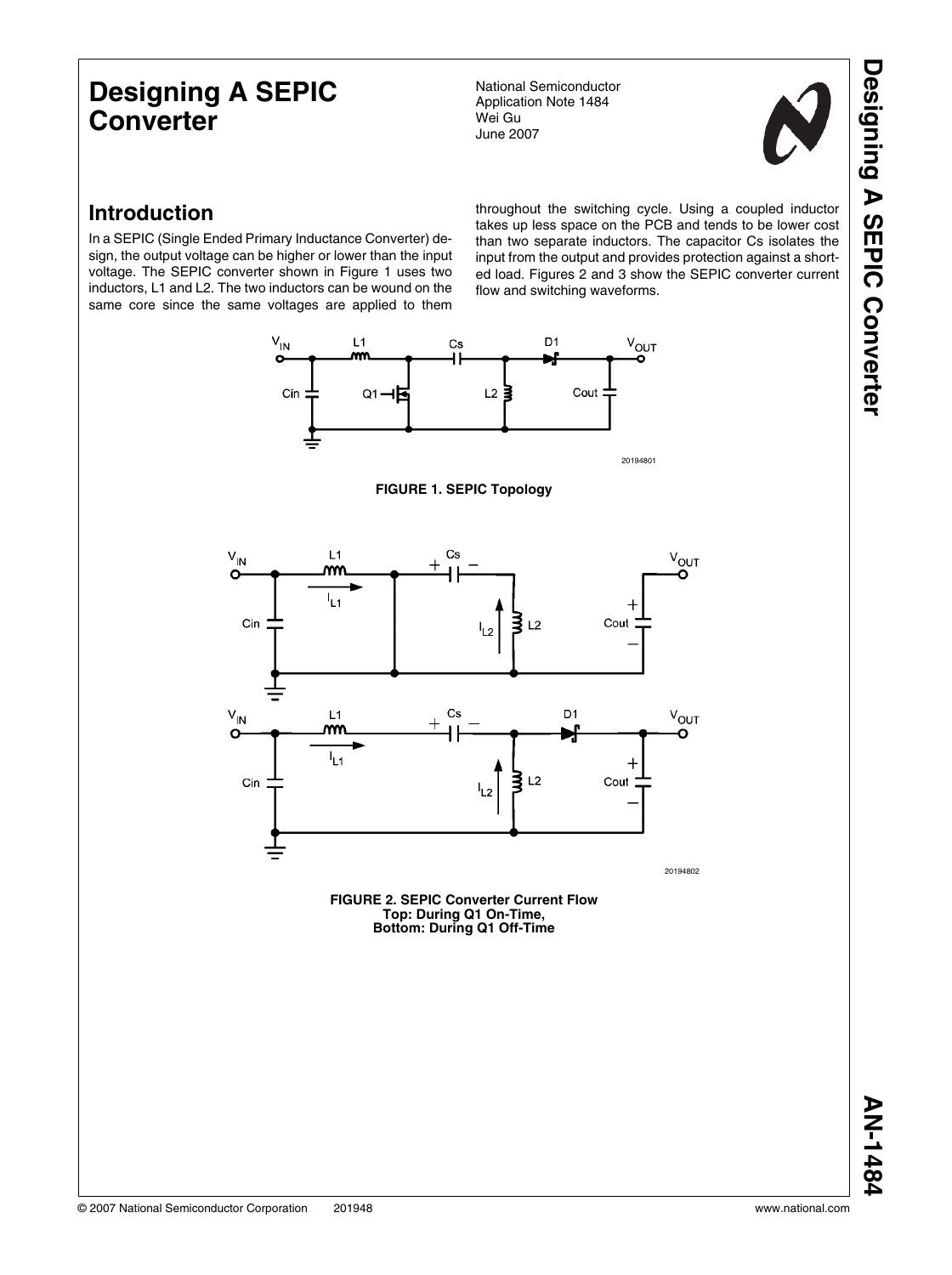AN-1484 **AN-1484**



## **Duty Cycle Consideration**

For a SEPIC converter operating in a continuous conduction mode (CCM), the duty cycle is given by:

$$
D = \frac{V_{\text{OUT}} + V_{\text{D}}}{V_{\text{IN}} + V_{\text{OUT}} + V_{\text{D}}}
$$

 $\bm{\mathsf{V}}_\mathsf{D}$  is the forward voltage drop of the diode D1. The maximum duty cycle is:

$$
D_{\text{max}} = \frac{V_{\text{OUT}} + V_{\text{D}}}{V_{\text{IN (min)}} + V_{\text{OUT}} + V_{\text{D}}}
$$

## **Inductor Selection**

A good rule for determining the inductance is to allow the peak-to-peak ripple current to be approximately 40% of the maximum input current at the minimum input voltage. The ripple current flowing in equal value inductors L1 and L2 is given by:

$$
\Delta I_{L} = I_{IN} \times 40\% = I_{OUT} \times \frac{V_{OUT}}{V_{IN\ (min)}} \times 40\%
$$

The inductor value is calculated by:

L1 = L2 = L =  $\frac{V_{IN (min)}}{\Delta I_1 \times I_{cur}}$  x D<sub>max</sub>

 $\boldsymbol{\mathsf{f}}_{\mathsf{sw}}$  is the switching frequency and  $\boldsymbol{\mathsf{D}}_{\mathsf{max}}$  is the duty cycle at the minimum  $V_{in}$ . The peak current in the inductor, to ensure the inductor does not saturate, is given by:

$$
I_{L1 (peak)} = I_{OUT} \times \frac{V_{OUT} + V_D}{V_{IN (min)}} \times \left(1 + \frac{40\%}{2}\right)
$$

$$
I_{L2 (peak)} = I_{OUT} \times \left(1 + \frac{40\%}{2}\right)
$$

If L1 and L2 are wound on the same core, the value of inductance in the equation above is replaced by 2L due to mutual inductance. The inductor value is calculated by:

$$
L1' = L2' = \frac{L}{2} = \frac{V_{IN \, (min)}}{2 \times \Delta l_L \times f_{sw}} \times D_{max}
$$

## **Power MOSFET Selection**

The parameters governing the selection of the MOSFET are the minimum threshold voltage  $V_{th(min)}$ , the on-resistance  $R_{DS}$  $(0)$ , gate-drain charge  $Q_{GD}$ , and the maximum drain to source voltage,  $V_{DS(max)}$ . Logic level or sublogic-level threshold MOSFETs should be used based on the gate drive voltage.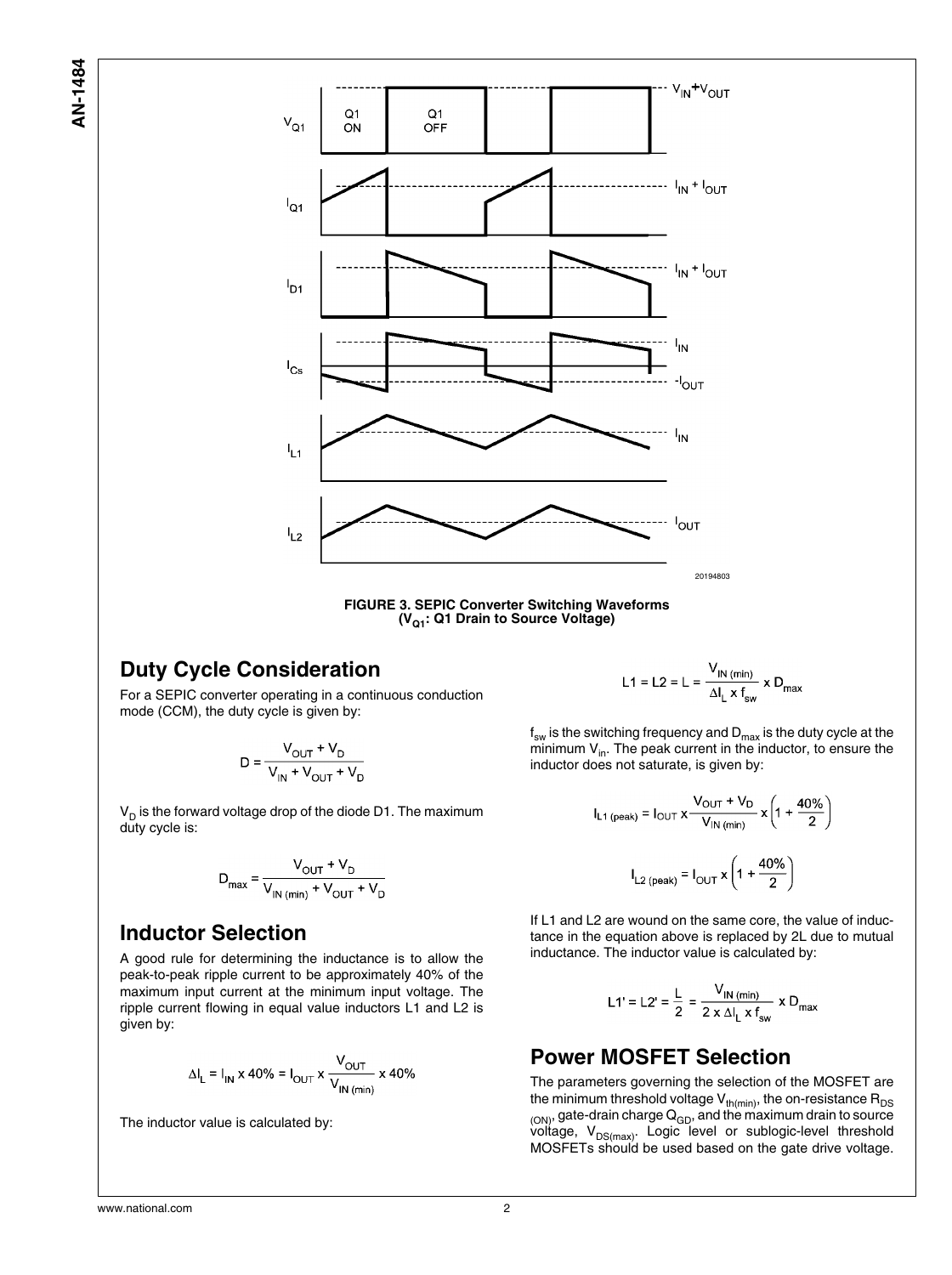The peak switch voltage is equal to  $V$ in +  $V$ out. The peak switch current is given by:

$$
I_{Q1 (peak)} = I_{L1 (peak)} + I_{L2 (peak)}
$$

The RMS current through the switch is given by:

$$
I_{\text{Q1 (rms)}} = I_{\text{OUT}} \sqrt{\frac{(V_{\text{OUT}} + V_{\text{IN (min)}}) \times V_{\text{OUT}}}{V_{\text{IN (min)}}^2}}
$$

The MOSFET power dissipation PQ1 is approximately:

$$
P_{Q1} = I_{Q1 (rms)}^{2} \times R_{DS (ON)} \times D_{max} + (V_{IN (min)} + V_{OUT}) \times I_{Q1 (peak)} \times \frac{Q_{GD} \times f_{sw}}{I_{G}}
$$

 $P_{01}$ , the total power dissipation for MOSFETs includes conduction loss (as shown in the first term of the above equation) and switching loss as shown in the second term. I<sub>G</sub> is the gate drive current. The  $R_{DS(ON)}$  value should be selected at maximum operating junction temperature and is typically given in the MOSFET datasheet. Ensure that the conduction losses plus the switching losses do not exceed the package ratings or exceed the overall thermal budget.

### **Output Diode Selection**

The output diode must be selected to handle the peak current and the reverse voltage. In a SEPIC, the diode peak current is the same as the switch peak current  $I_{Q1(peak)}$ . The minimum peak reverse voltage the diode must withstand is:

$$
V_{RD1} = V_{IN \, (max)} + V_{OUT \, (max)}
$$

Similar to the boost converter, the average diode current is equal to the output current. The power dissipation of the diode is equal to the output current multiplied by the forward voltage drop of the diode. Schottky diodes are recommended in order to minimize the efficiency loss.

## **SEPIC Coupling Capacitor Selection**

The selection of SEPIC capacitor, Cs, depends on the RMS current, which is given by:

$$
I_{\text{Cs (rms)}} = I_{\text{OUT}} \times \sqrt{\frac{V_{\text{OUT}} + V_{\text{D}}}{V_{\text{IN (min)}}}}
$$

The SEPIC capacitor must be rated for a large RMS current relative to the output power. This property makes the SEPIC much better suited to lower power applications where the RMS current through the capacitor is relatively small (relative to capacitor technology). The voltage rating of the SEPIC capacitor must be greater than the maximum input voltage. Tantalum and ceramic capacitors are the best choice for SMT, having high RMS current ratings relative to size. Electrolytic capacitors work well for through-hole applications where the size is not limited and they can accommodate the required RMS current rating.

The peak-to-peak ripple voltage on Cs (assuming no ESR):

$$
\Delta V_{\text{Cs}} = \frac{I_{\text{OUT}} \times D_{\text{max}}}{\text{Cs} \times f_{\text{sw}}}
$$
 (1)

A capacitor that meets the RMS current requirement would mostly produce small ripple voltage on Cs. Hence, the peak voltage is typically close to the input voltage.

## **Output Capacitor Selection**

In a SEPIC converter, when the power switch Q1 is turned on, the inductor is charging and the output current is supplied by the output capacitor. As a result, the output capacitor sees large ripple currents. Thus the selected output capacitor must be capable of handling the maximum RMS current. The RMS current in the output capacitor is:



**FIGURE 4. Output Ripple Voltage**

The ESR, ESL, and the bulk capacitance of the output capacitor directly control the output ripple. As shown in Figure 4, we assume half of the ripple is caused by the ESR and the other half is caused by the amount of capacitance. Hence,

$$
ESR \le \frac{V_{\text{ripple}} \times 0.5}{I_{L1 \text{ (peak)}} + I_{L2 \text{ (peak)}}}
$$
(3)

$$
Cout \geq \frac{1001 \times 100}{V_{\text{ripple}} \times 0.5 \times f_{\text{sw}}}
$$
 (4)

The output cap must meet the RMS current, ESR and capacitance requirements. In surface mount applications, tantalum, polymer electrolytic, and polymer tantalum, or multi-layer ceramic capacitors are recommended at the output.

## **Input Capacitor Selection**

Similar to a boost converter, the SEPIC has an inductor at the input. Hence, the input current waveform is continuous and triangular. The inductor ensures that the input capacitor sees fairly low ripple currents. The RMS current in the input capacitor is given by:

$$
I_{\text{Cin (rms)}} = \frac{\Delta I_L}{\sqrt{12}}
$$
 (5)

The input capacitor should be capable of handling the RMS current. Although the input capacitor is not so critical in a SEPIC application, a 10 µF or higher value, good quality ca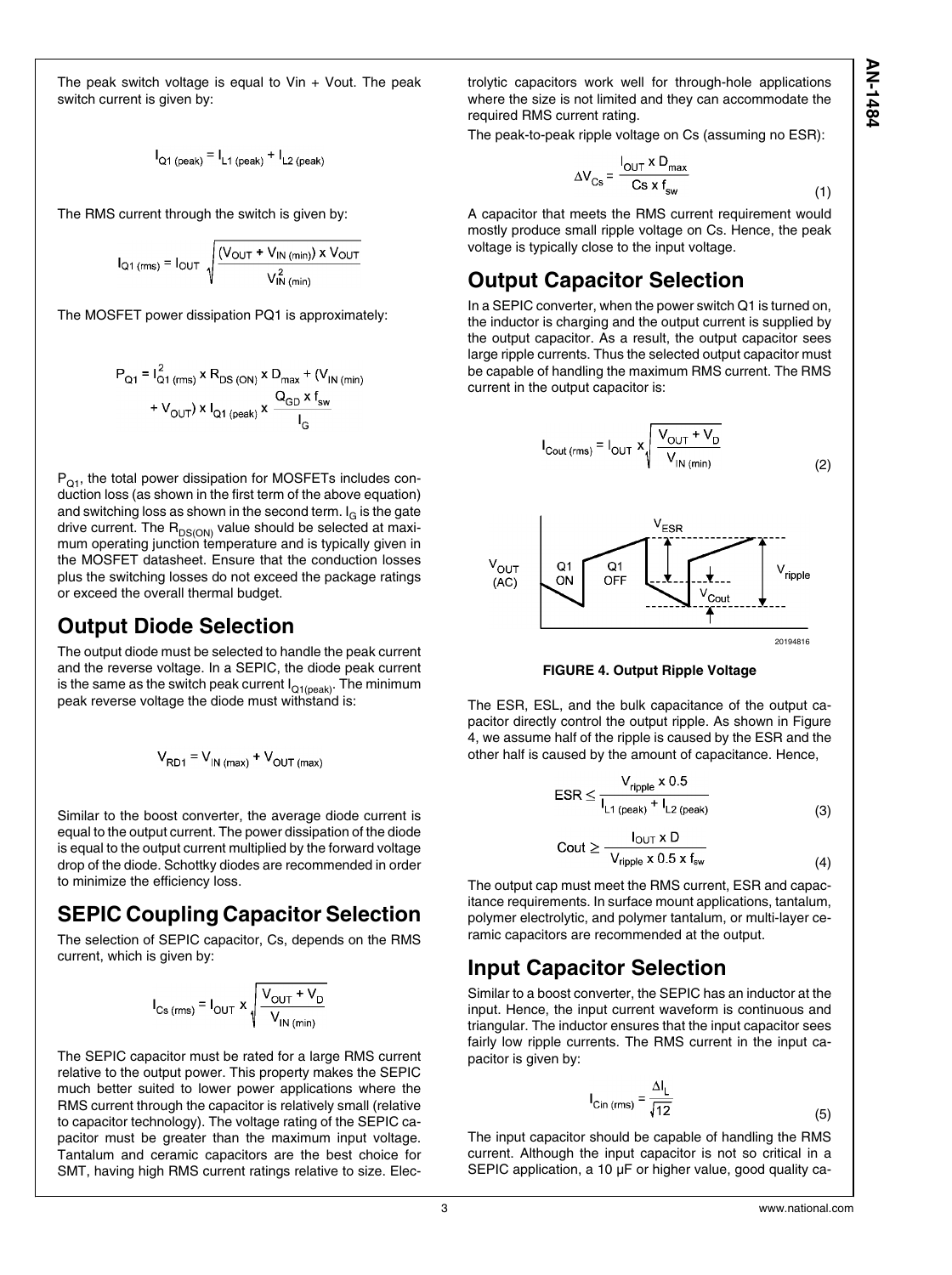pacitor would prevent impedance interactions with the input supply.

## **SEPIC Converter Design Example**

Input voltage  $(V_{\text{IN}})$ : 3.0V-5.7V LM3478 controller is used in this example. Schematic is shown in Figure 5.

Output voltage  $(V_{OUT})$ : 3.3V Output current  $(I<sub>OUT</sub>)$ : 2.5A Switching frequency  $f_{sw}$ : 330kHz

LM3478 controller is used in this example. Schematic is shown in Figure 5.



**FIGURE 5. Schematic**

(6)

(7)

(8)

(9)

**Step 1: Duty cycle calculation**

We assume that the  $\mathsf{V}_\mathsf{D}$  is 0.5V,

$$
D_{\text{max}} = \frac{V_{\text{OUT}} + V_{\text{D}}}{V_{\text{IN (min)} + V_{\text{OUT}} + V_{\text{D}}}}
$$

$$
= \frac{3.3 + 0.5}{3.0 + 3.3 + 0.5} = 0.56
$$

$$
D_{\min} = \frac{V_{\text{OUT}} + V_{\text{D}}}{V_{\text{IN (max)}} + V_{\text{OUT}} + V_{\text{D}}}
$$

$$
= \frac{3.3 + 0.5}{5.7 + 3.3 + 0.5} = 0.40
$$

#### **Step 2: Inductor selection**

The input inductor L1 ripple current is:

$$
\Delta I_{L} = I_{\text{OUT}} \times \frac{V_{\text{OUT}}}{V_{\text{IN (min)}}} \times 40\%
$$
  
= 2.5 x  $\frac{3.3}{3.0} \times 0.4 = 1.1$ A

and the inductance for L1 and L2 is:

$$
L1 = L2 = L = \frac{V_{IN \text{ (min)}}}{\Delta l_L \times f_{sw}} \times D_{max}
$$

$$
= \frac{3.0}{1.1 \times 330k} \times 0.56 = 4.6 \text{ }\mu\text{H}
$$

The closest standard value of an off-the-shelf inductor is 4.7 µH. The peak input inductor current is:

$$
I_{L1 (peak)} = I_{OUT} \times \frac{V_{OUT} + V_D}{V_{IN (min)}} \times \left(1 + \frac{40\%}{2}\right)
$$

$$
= 2.5 \times \frac{3.3 + 0.5}{3.0} \times 1.2 = 3.8A
$$
(10)

The peak current for L2 is:

$$
I_{L2 (peak)} = I_{OUT} x \left( 1 + \frac{40\%}{2} \right) = 2.5 x 1.2 = 3A
$$
\n(11)

## **Step 3: Power MOSFET selection**

The MOSFET peak current is:

$$
I_{Q1 (peak)} = I_{L1 (peak)} + I_{L2 (peak)}
$$
  
= 3.8 + 3 = 6.8A (12)

and the RMS current is:

$$
I_{Q1(ms)} = I_{OUT} \sqrt{\frac{(V_{OUT} + V_{IN(min)}) \times V_{OUT}}{V_{IN(min)}^2}}
$$
  
= 2.5 x  $\sqrt{\frac{(3.3 + 3.0) \times 3.3}{3.0^2}} = 3.8A$  (13)

The rated drain voltage for the MOSFET must be higher than  $V_{\text{IN}}+V_{\text{OUT}}$ . Si4442DY (R<sub>DS(ON)</sub> = 8m $\Omega$  and Q<sub>GD</sub> = 10nC) is selected in this design. The gate drive current I<sub>G</sub> of the LM3478 is 0.3A. The estimated power loss is: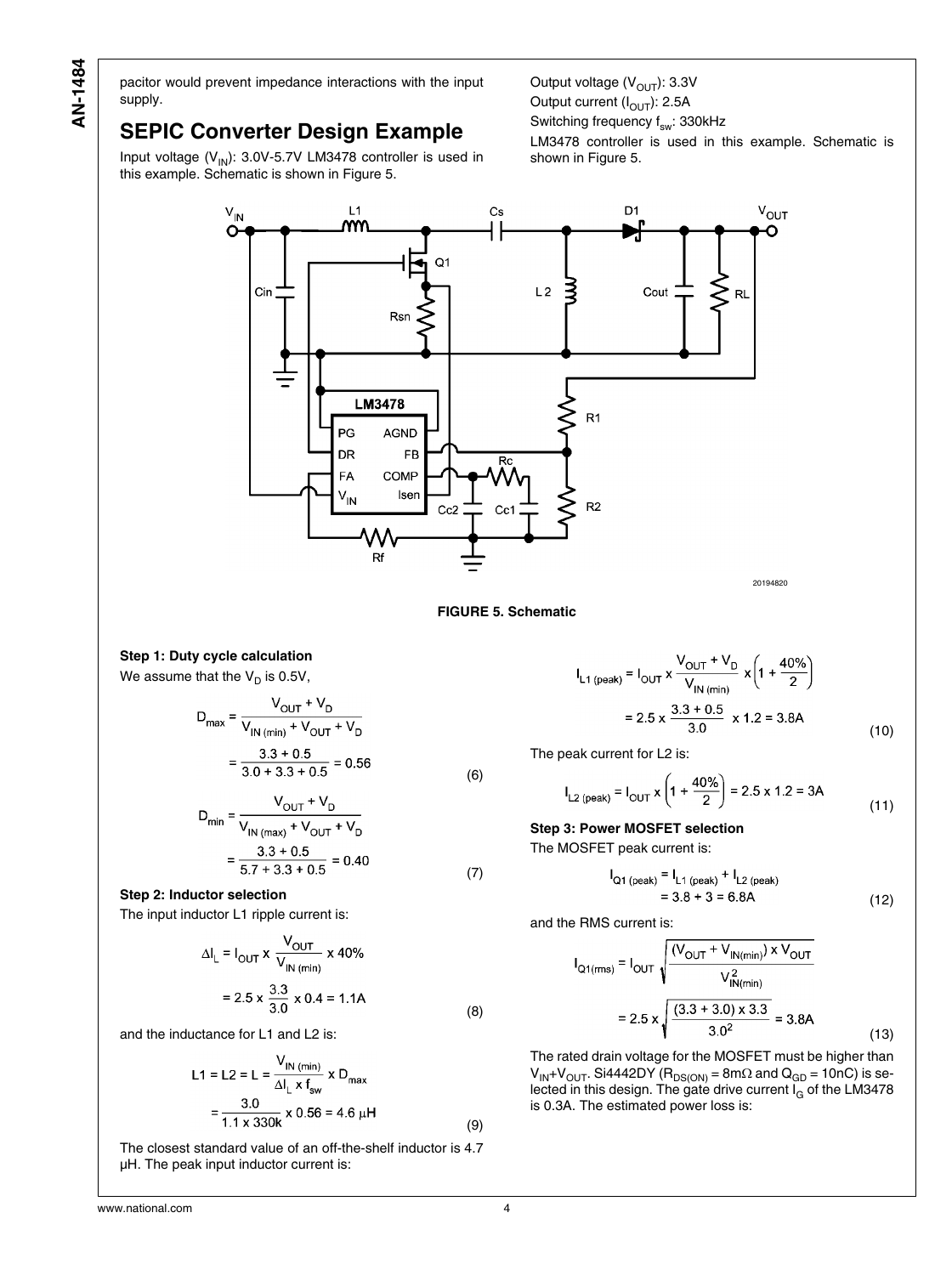$$
P_{Q1} = I_{Q1 (rms)}^{2} \times R_{DS (ON)} \times D_{max} + (V_{IN (min)} + V_{OUT}) \times I_{Q1 (peak)} \times \frac{Q_{GD} \times f_{sw}}{I_{G}}
$$
  
= 3.8<sup>2</sup> x 8m x 0.56 + (3 + 3.3) x 6.8  

$$
\times \frac{10n \times 330k}{0.3} = 0.54W
$$
 (14)

#### **Step 4: Output diode selection**

The rated reverse voltage of the diode must be higher than  $V_{\text{IN}}+V_{\text{OUT}}$  and the average diode current is equal to the output current at full load.

#### **Step 5: SEPIC coupling capacitor selection**

The RMS current of the Cs is:

$$
I_{\text{cs (rms)}} = I_{\text{OUT}} \times \sqrt{\frac{V_{\text{OUT}} + V_{\text{D}}}{V_{\text{IN (min)}}}}
$$

$$
= 2.5 \times \sqrt{\frac{3.3 + 0.5}{3.0}} = 2.8 \text{A}
$$

and the ripple voltage is

$$
\Delta V_{\text{Cs}} = \frac{I_{\text{OUT}} \times D_{\text{max}}}{Cs \times f_{\text{sw}}} = \frac{2.5 \times 0.56}{10 \mu \times 330 \text{k}} = 0.42 \text{V}
$$

A 10 µF ceramic cap is selected.

#### **Step 6: Output capacitor selection**

The RMS current of the output capacitor is:

$$
I_{\text{Cout(rms)}} = I_{\text{Cs(rms)}} = 2.8A
$$

Assuming the peak-to-peak ripple is 2% of the 3.3V output voltage, the ESR of the output capacitor is:

$$
ESR \le \frac{V_{\text{ripple}} \times 0.5}{I_{\text{L1(peak)}} + I_{\text{L2(peak)}}} = \frac{0.02 \times 3.3 \times 0.5}{3.8 + 3}
$$

$$
= 4.8 \text{ m}\Omega
$$

and the capacitance is:

Cout 
$$
\ge \frac{I_{\text{OUT}} \times D_{\text{max}}}{V_{\text{ripple}} \times 0.5 \times f_{\text{sw}}} = \frac{2.5 \times 0.56}{0.02 \times 3.3 \times 0.5 \times 300 \text{ k}}
$$
  
= 141 μF

Two pieces of 100 µF (6mΩ ESR) ceramic caps are used. For cost-sensitive applications, an electrolytic capacitor and a ceramic capacitor can be used together. Noise sensitive applications can include a second stage filter.

#### **Step 7: Input capacitor selection**

The RMS current of the input capacitor is:

$$
I_{\text{Cin(rms)}} = \frac{\Delta I_L}{\sqrt{12}} = \frac{1.1}{\sqrt{12}} = 0.32A
$$

#### **Step 8: Feedback resistors, current sensing resistor calculation and frequency set resistor**

R1 is the top resistor and R2 is the bottom resistor of the voltage divider. The feedback reference voltage is 1.26V.

If R1 = 20 k $\Omega$ , then:

$$
R2 = \frac{V_{REF}}{V_{OUT} - V_{REF}} \times R1 = \frac{1.26}{3.3 - 1.26} \times 20k
$$
  
= 12.4 kΩ

For the LM3478, the threshold voltage to trigger the current protection circuit is 120mV. Subtracting the compensation slope voltage drop from 120mV, we get approximately 75mV. Thus the sensing resistor value is:

$$
Rsn = \frac{75 \text{ mV}}{I_{Q1(\text{peak})}} = \frac{75 \text{ m}}{6.8} = 11 \text{ m}\Omega
$$

Rf is approximately 50 kΩ for 330 kHz operation.

#### **Step 9: Compensation Design**

In the control to output transfer function of a peak current mode controlled SEPIC converter, the load pole can be estimated as 1/(2πRL\*Cout); The ESR zero of the output capacitor is 1/(2πESR\*Cout), where RL is the load resistant, Cout is the output capacitor and ESR is the Equivalent Series Resistance of the output capacitor. There is also a right-halfplane zero  $(f_{RHPZ})$ , given by:

$$
f_{\text{RHPZ}} = \frac{(1 - D_{\text{max}})^2 \times V_{\text{OUT}}}{2\pi \times D_{\text{max}} \times L2 \times 0.5 \times I_{\text{OUT}}}
$$

$$
= \frac{(1 - 0.56)^2 \times 3.3}{2\pi \times 0.56 \times 4.7 \mu \times 0.5 \times 2.5} = 31 \text{ kHz}
$$

We can also see a "glitch" in the magnitude plot at the resonant frequency of the network formed by the SEPIC capacitor Cs and the inductor L2:

$$
f_{\text{R}} = \frac{1}{2\pi \times \sqrt{L2 \times Cs}} = \frac{1}{2\pi \times \sqrt{4.7 \mu H \times 10 \mu F}}
$$
  
= 23 kHz

The crossover frequency is set at one sixth of the  $f_{RHPZ}$  or f<sub>R</sub>, whichever is lower:

$$
f_c = \frac{f_R}{6} = \frac{23k}{6} = 3.8 \text{ kHz}
$$

Parts Cc1, Cc2 and Rc form a compensation network, which has one zero at 1/(2πRc\*Cc1), one pole at the origin, and another pole at 1/(2πRc\*Cc2).

Where,  $V_{REF}$  is the reference voltage of 1.26V,  $V_{OUT}$  is the output voltage,  $G_{cs}$  is the current sense gain (roughly 1/Rsn) 100A/V, and  $G_{ma}$  is the error amplifier transconductance (800 µmho).

Rc is chosen to set the desired crossover frequency.

$$
Rc = \frac{2\pi \times f_c \times C_{OUT} \times V_{OUT}^2 \times (1 + D_{max})}{G_{cs} \times G_{ma} \times V_{REF} \times V_{IN (min)} \times D_{max}}
$$
  
= 
$$
\frac{2\pi \times 3.8k \times 200\mu \times 3.3^2 \times (1 + 0.56)}{91 \times 800\mu \times 1.26 \times 3.0 \times 0.56}
$$
  
= 523 $\Omega$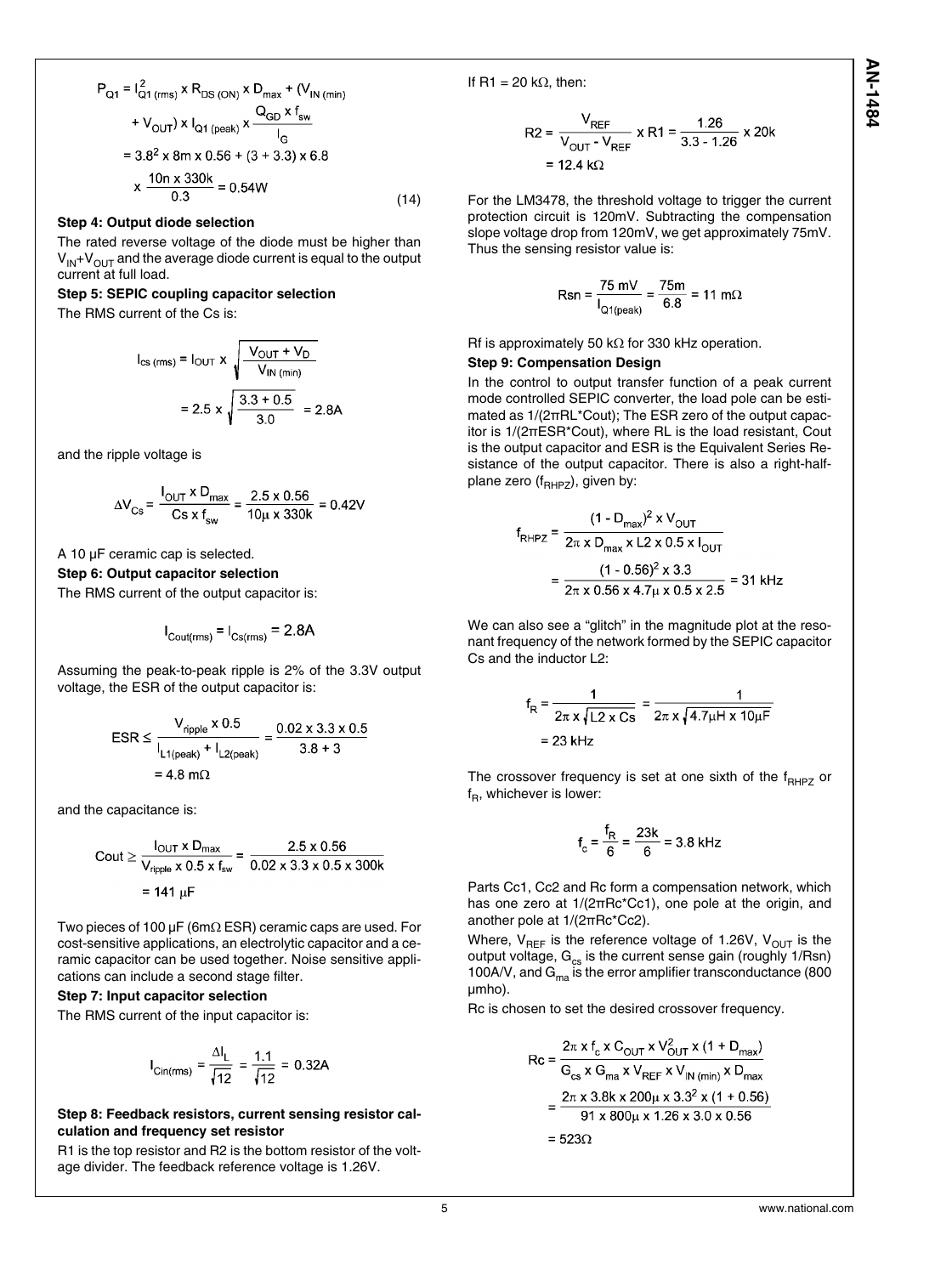Cc1 is chosen to set the compensator zero to ¼ of the crossover frequency

The pole at 1/(2πRc\*Cc2) is to cancel the ESR zero 1/ (2πESR\*Cout),

$$
Cc1 = \frac{4}{2\pi \times f_c \times Rc} = \frac{4}{2\pi \times 3.8k \times 523} = 330 \text{ nF}
$$

$$
Cc2 = \frac{C_{OUT} \times ESR}{Rc} = \frac{200 \mu \times 3m}{523} = 1.2 \text{ nF}
$$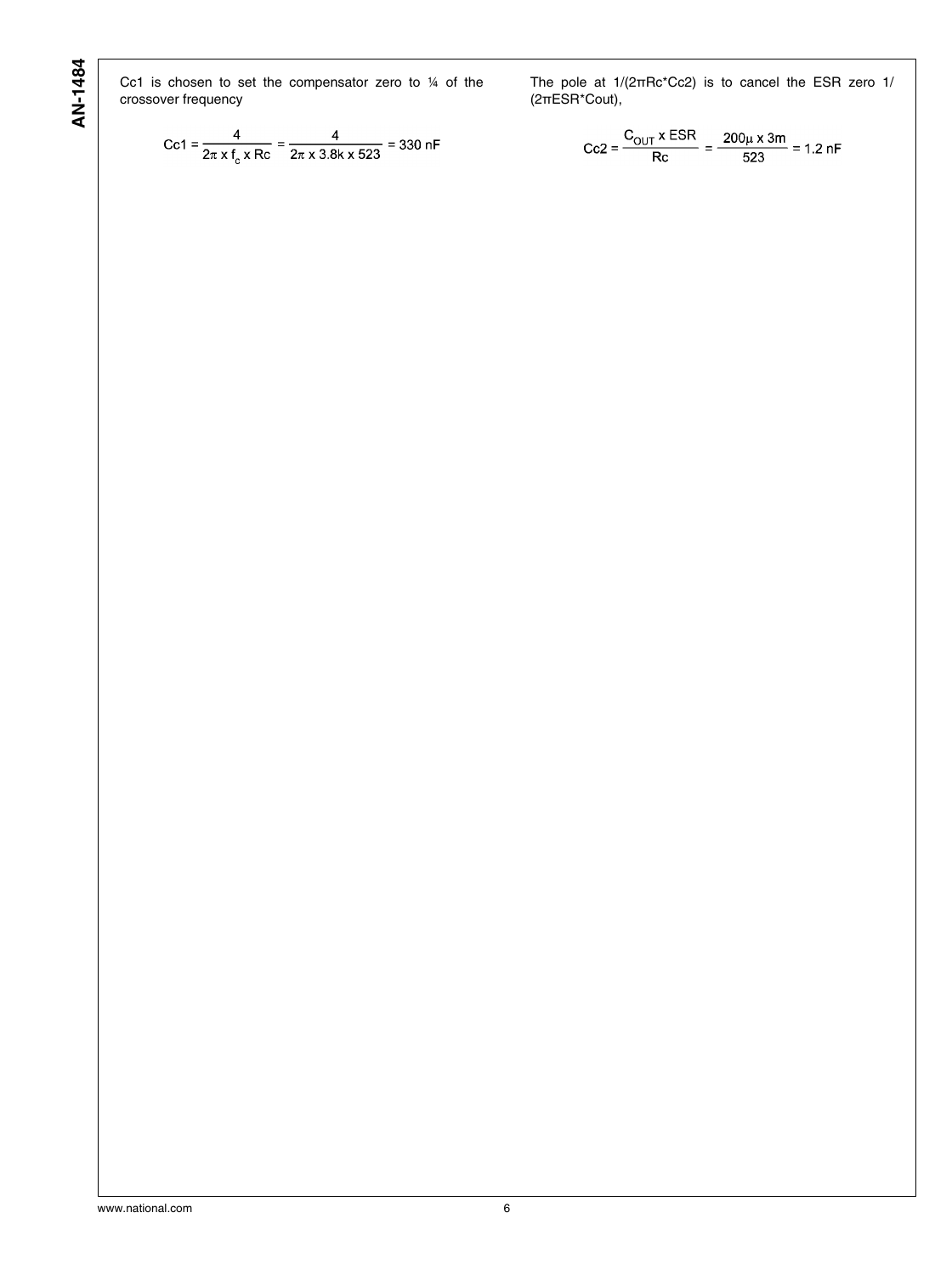# **Notes**

AN-1484 **AN-1484**